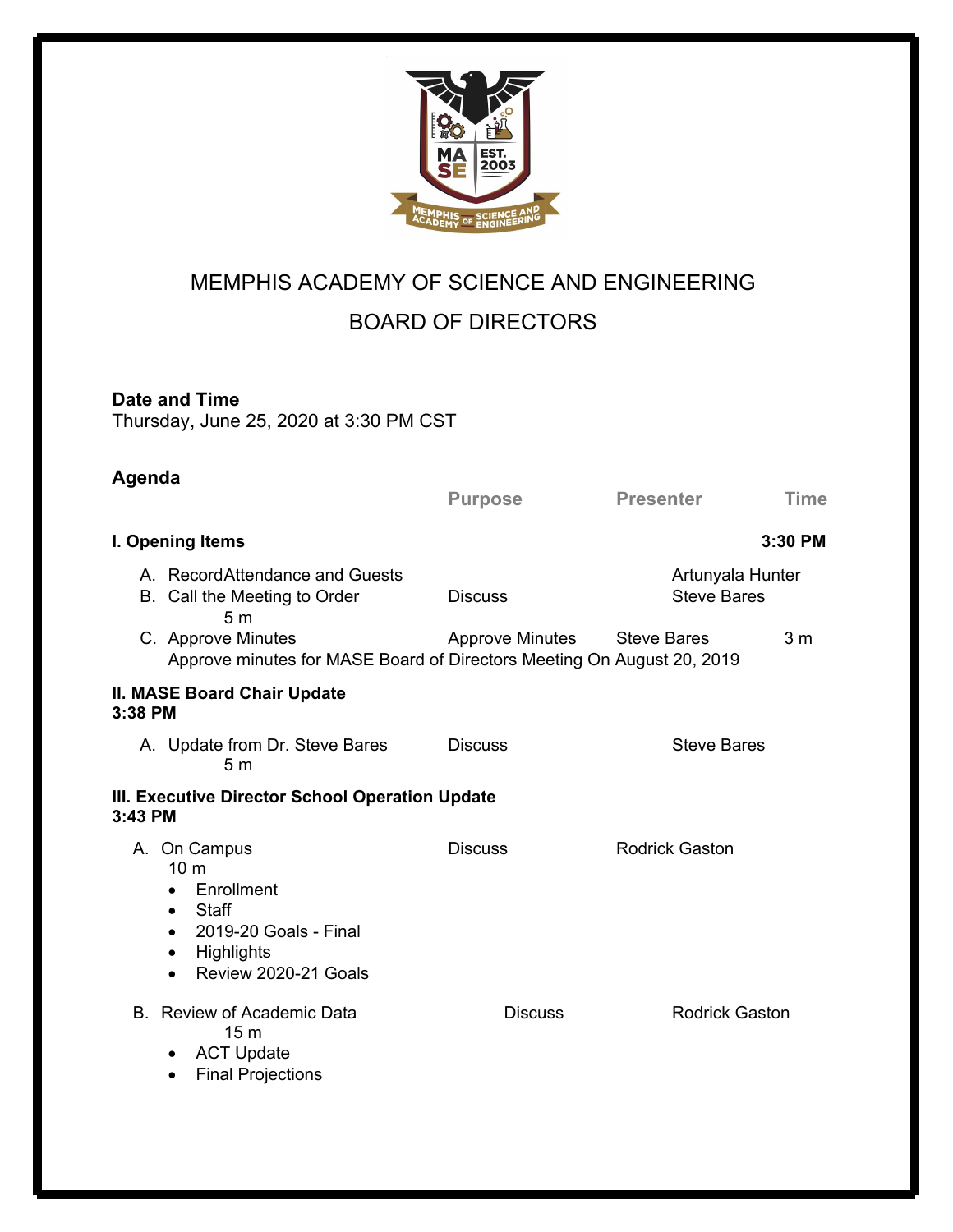|                          | C. COVID-19 Plans & Updates<br>15 <sub>m</sub><br>Re-entry Plan<br>$\bullet$<br><b>TDOE School Reopening Tool Kit</b><br>$\bullet$<br><b>CARES Act</b><br>$\bullet$ | <b>Discuss</b> | Rodrick Gaston               |         |  |
|--------------------------|---------------------------------------------------------------------------------------------------------------------------------------------------------------------|----------------|------------------------------|---------|--|
| D.                       | <b>Back Office Services</b><br>15 <sub>m</sub><br><b>HR Department Transition</b><br>$\bullet$                                                                      | <b>Discuss</b> | Greg Thompson<br>(GT3 Group) |         |  |
| <b>IV. Finance</b>       |                                                                                                                                                                     |                |                              | 4:38 PM |  |
|                          | A. MASE Financial Report<br>10 <sub>m</sub>                                                                                                                         | <b>FYI</b>     | <b>Brandon Wellford</b>      |         |  |
| <b>V. Other Business</b> |                                                                                                                                                                     |                |                              | 4:48 PM |  |
|                          | A. Executive Session<br>10 <sub>m</sub>                                                                                                                             | <b>Discuss</b> | <b>Steve Bares</b>           |         |  |
| <b>VI. Closing Items</b> |                                                                                                                                                                     |                |                              | 4:58 PM |  |
|                          | A. Adjourn Meeting                                                                                                                                                  | Vote           |                              |         |  |